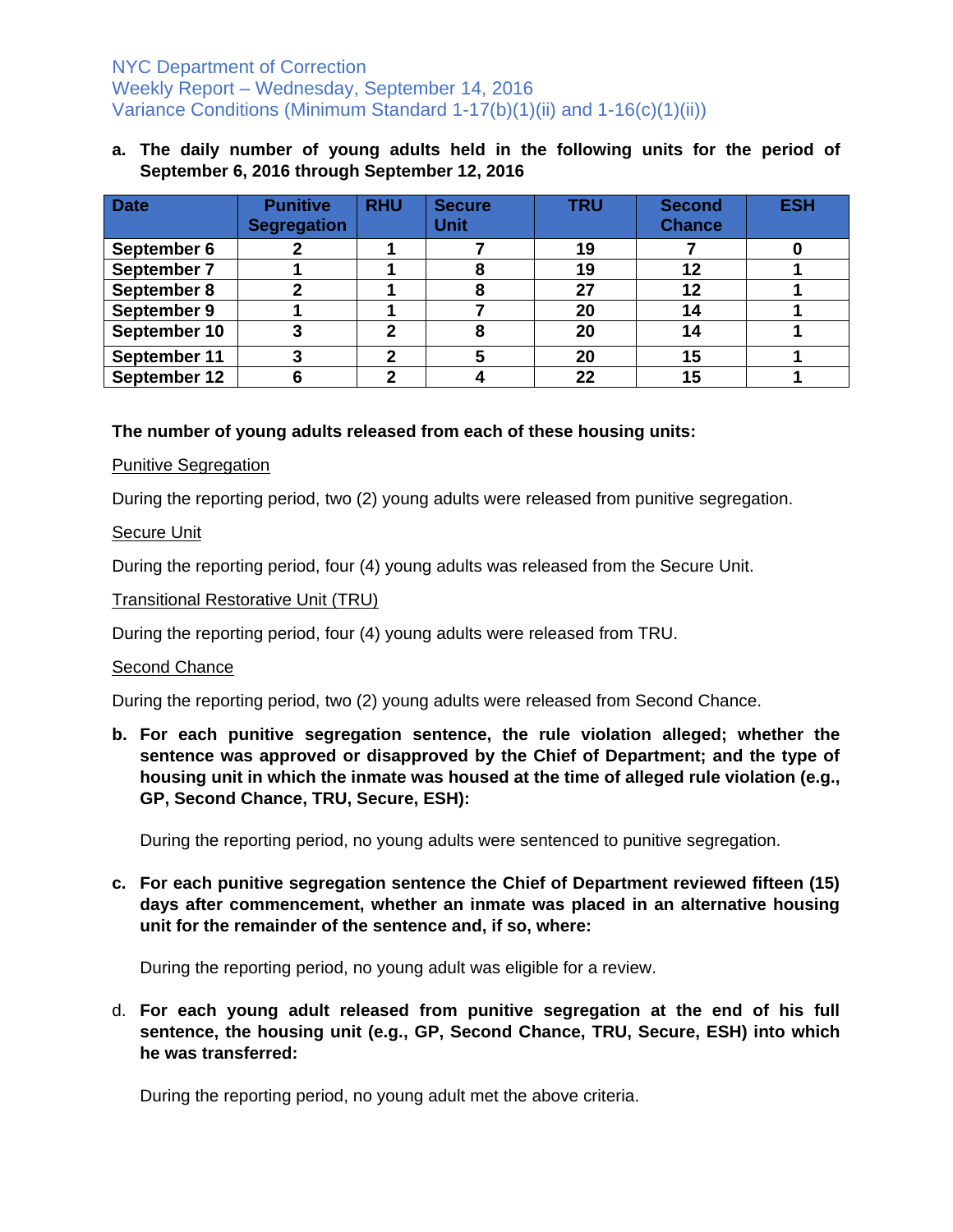# NYC Department of Correction Weekly Report – Wednesday, September 14, 2016 Variance Conditions (Minimum Standard 1-17(b)(1)(ii) and 1-16(c)(1)(ii))

#### **Punitive Segregation – Recreation**

#### **e. Two (2) Hours Recreation**

|                 | Sept | Sept. | 8<br>Sept. | Sept. 9 | 10<br>Sept. | Sept.  |  |
|-----------------|------|-------|------------|---------|-------------|--------|--|
| <b>Offered</b>  |      |       |            |         |             | -<br>v |  |
| <b>Accepted</b> | U    |       | 0          | C       |             |        |  |

#### **f. Three (3) Hours Recreation<sup>1</sup>**

 $\overline{\phantom{a}}$ 

#### **g. Punitive Segregation – 2.5 Hours Programming**

|                 | Sept | 8<br>Sept. | 9<br>Sept. | 10<br>Sept. | 44  |     |
|-----------------|------|------------|------------|-------------|-----|-----|
| <b>Offered</b>  | n    |            |            |             | N/A | N/A |
| <b>Accepted</b> | л    |            |            |             | N/A | N/A |

**h. Punitive Segregation – Four (4) hours Out – Of – Cell Time**

|                 | <b>Sec.</b> | Sept. | Sept.8 | Sept. 9 | 10<br>Sept. | Sept. |  |
|-----------------|-------------|-------|--------|---------|-------------|-------|--|
| <b>Offered</b>  | ∽           |       |        |         | ູ           | w     |  |
| <b>Accepted</b> |             |       |        |         | ں.          |       |  |

- **i. A weekly young adult census showing in which housing units and jails young adults are housed;** See attached chart.
- **j. A weekly summary of young adults in TRU, Second Chance, Secure Unit or ESH (collectively, "PS alternatives"). The summary shall include:** 
	- **1) The number and percentage of young adults in PS alternatives who had a previous placement(s) in TRU, Second Chance, or the Secure Unit followed by a placement in General Population (GP) housing or any housing other than a stepdown from TRU or Secure Unit during their current incarceration.**

During this reporting period, one (1) young adult met the above criteria.

- One (1) young adult was housed in Second Chance, released to general population and returned to TRU.
- **2) The number and percentage of young adults in each PS alternative or in punitive segregation who received a timely case review and a timely determination as to**

 $1$  The Department offers two (2) hours of outdoor recreation. It will offer an additional hour of recreation (for a total of three [3] hours of recreation) dependent on good behavior.